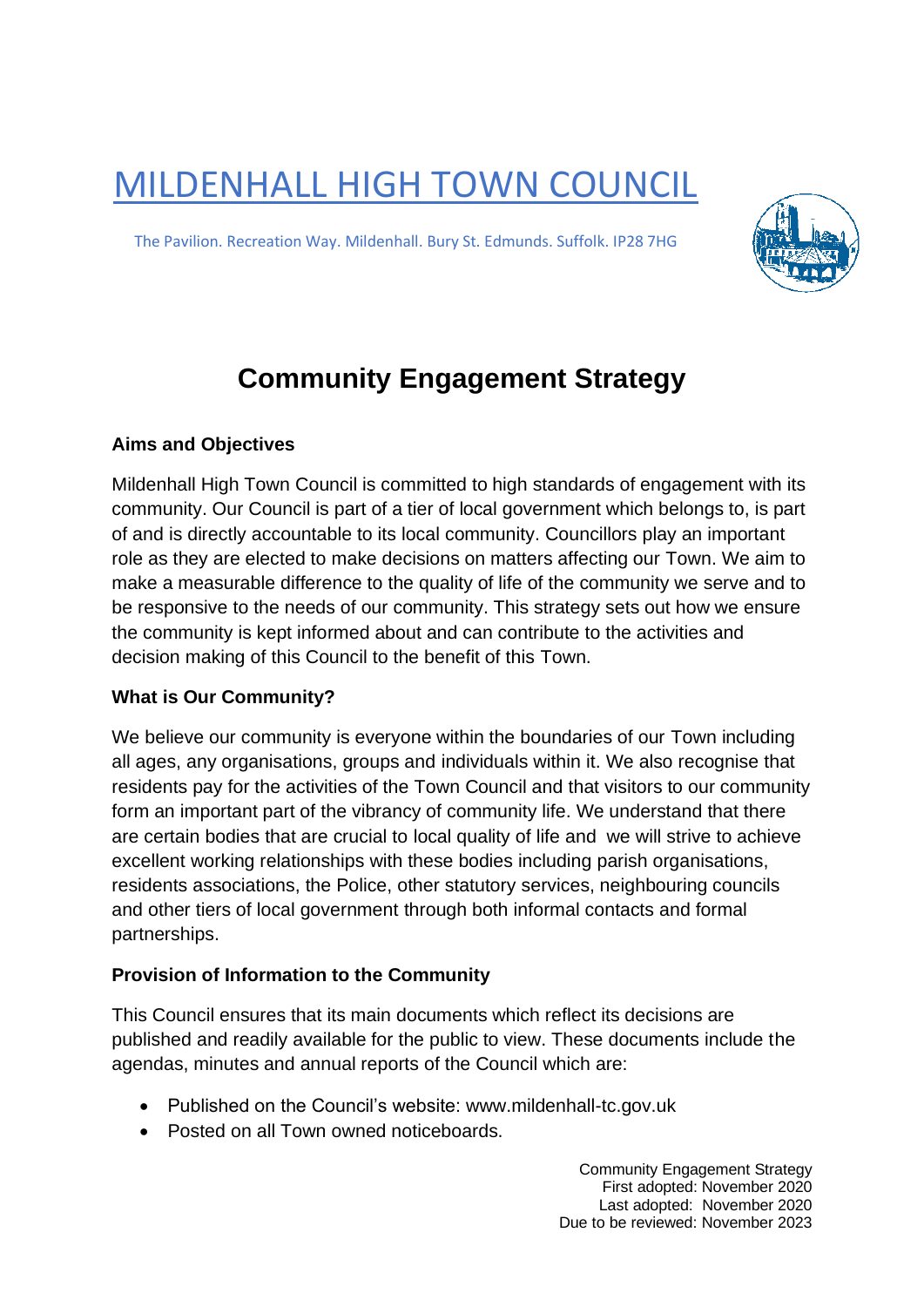- Available to view during the normal working hours of the Council.
- Promoted via the Council's social media accounts.

The Council also summarises its activities in The Mildenhall Messenger which is delivered several times a year in the Town.

You can view the Council Freedom of Information Publication Scheme on the Council's website: www.mildenhall-tc.gov.uk.

## **Opportunities for involvement and representations to the Council**

Agendas for meeting of the Council and its Committees are open to the press and public, who are very welcome to attend. Agendas give you an indication of the business to be transacted so that you can decide whether you want to attend or make your views known by some other means prior to the meeting.

Meetings are the forum for business and decision making and it is important that this business can be conducted with ample time for due consideration of issues before Councillors.

However, a public session is held at the beginning of meetings of the Council and all standing committees, to provide an opportunity for the public to make representations. A time limit is applied to this session (usually 15 minutes) and if you are concerned that there might be insufficient time to make your points known, you might wish to make representations in writing prior to the meeting.

The Council will also call an annual meeting of the Parish on a day falling between 1<sup>st</sup> March and 1<sup>st</sup> June inclusive. This is your meeting and you will have an opportunity to hear from many community organisations and to ask them questions. It is also possible to raise matters of concern to the community.

## **Involvement in Partnerships**

The Town Council has a positive policy to work in partnership with all appropriate organisations and individuals to achieve the highest level of service to the local community.

The Council has representation on a wide range of local organisations whose details are available from the Town Council offices and website. Representatives of the Town Council attend many meetings of bodies which make decisions affecting the local community. The reports of these meetings are available from the Town Council offices during normal working hours to all Councillors and to the public.

## **Role of Councillors**

Community Engagement Strategy First adopted: November 2020 Last adopted: November 2020 Councillors are the decision makers of the Council. The contact details for all Councillors are available from the Council offices, the Council noticeboards, the

Due to be reviewed: November 2023